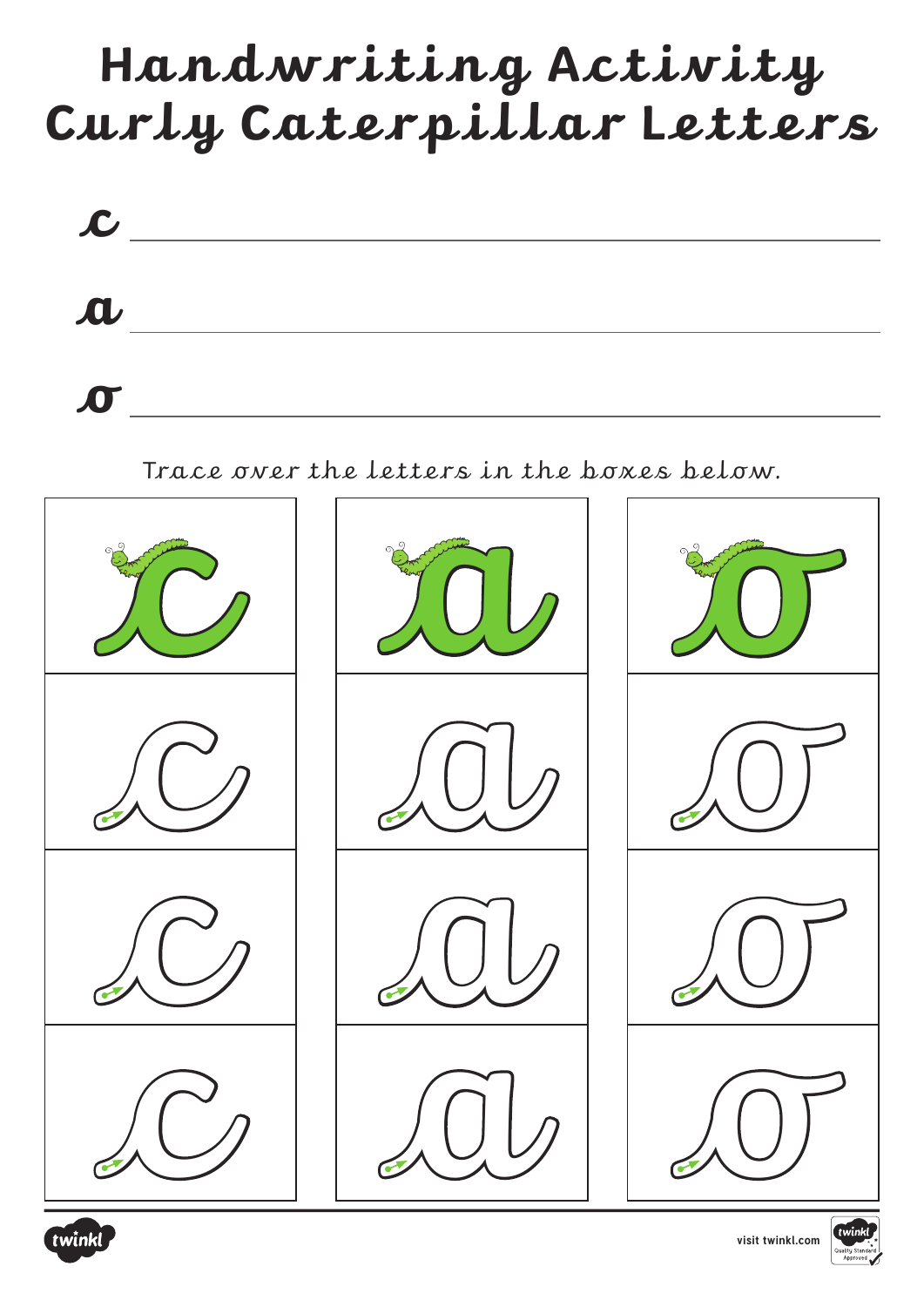# **Handwriting Activity Curly Caterpillar Letters**







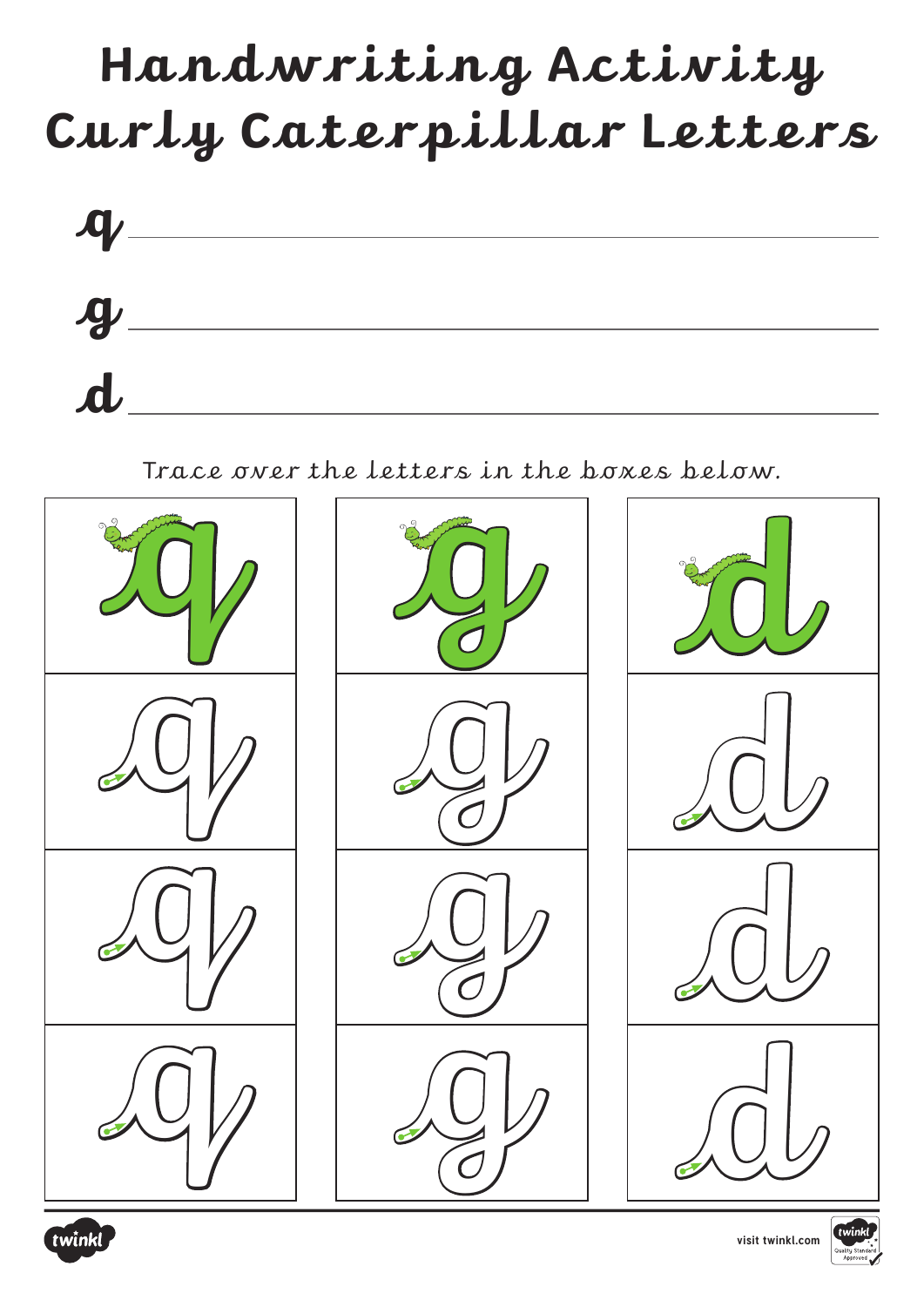# **Handwriting Activity Curly Caterpillar Letters**





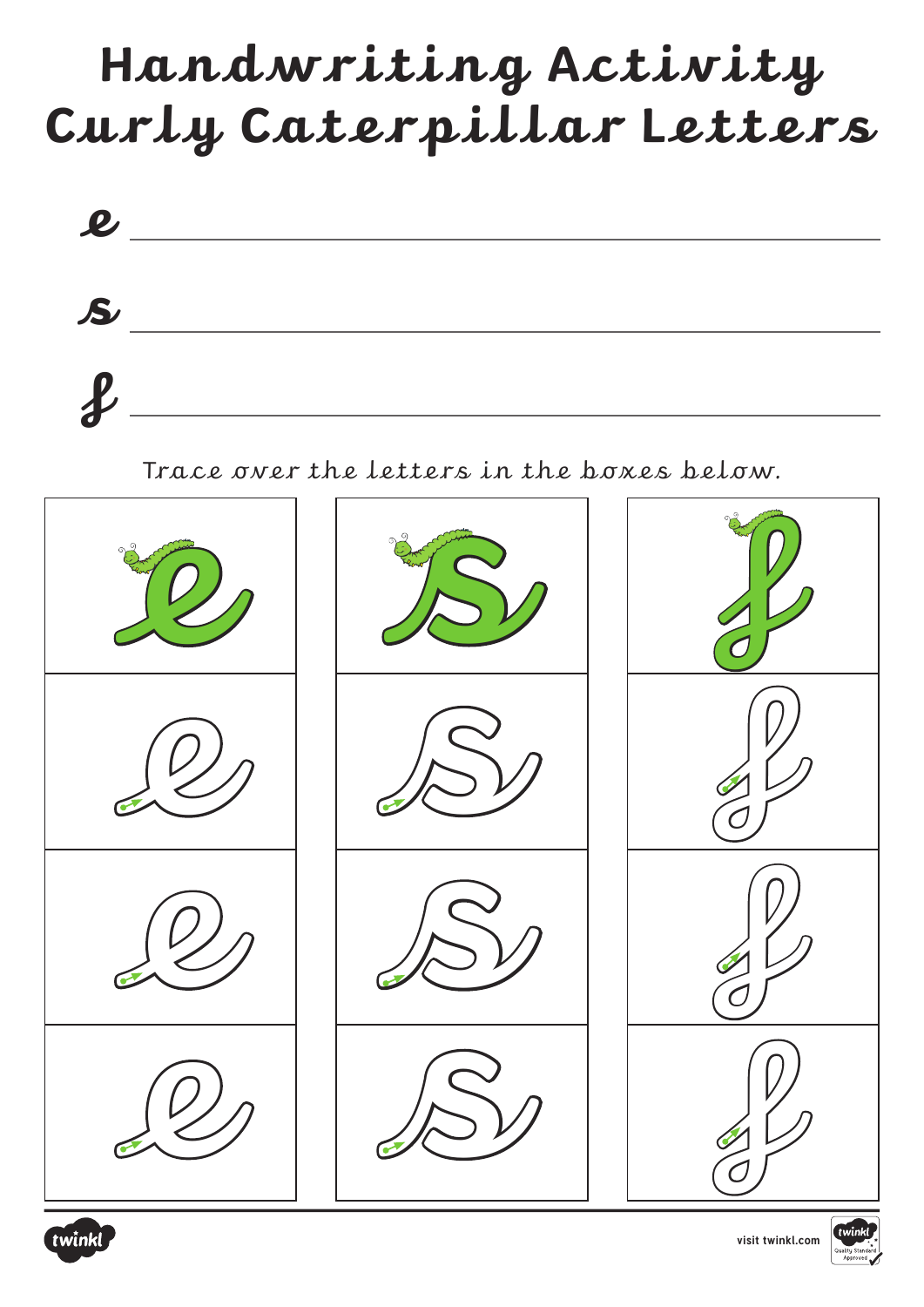# **Handwriting Activity Ladder Letters**







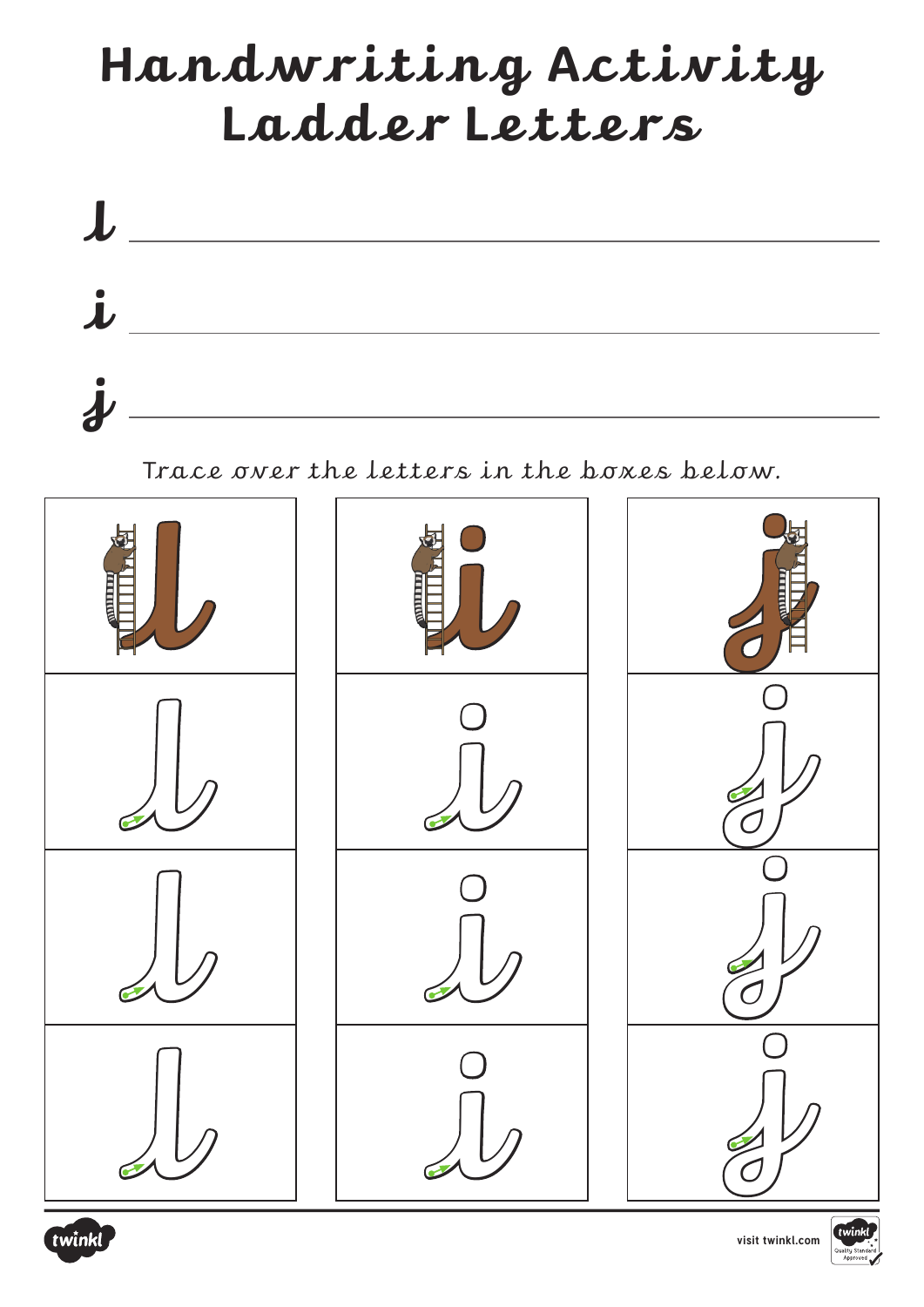#### **Handwriting Activity Ladder Letters**









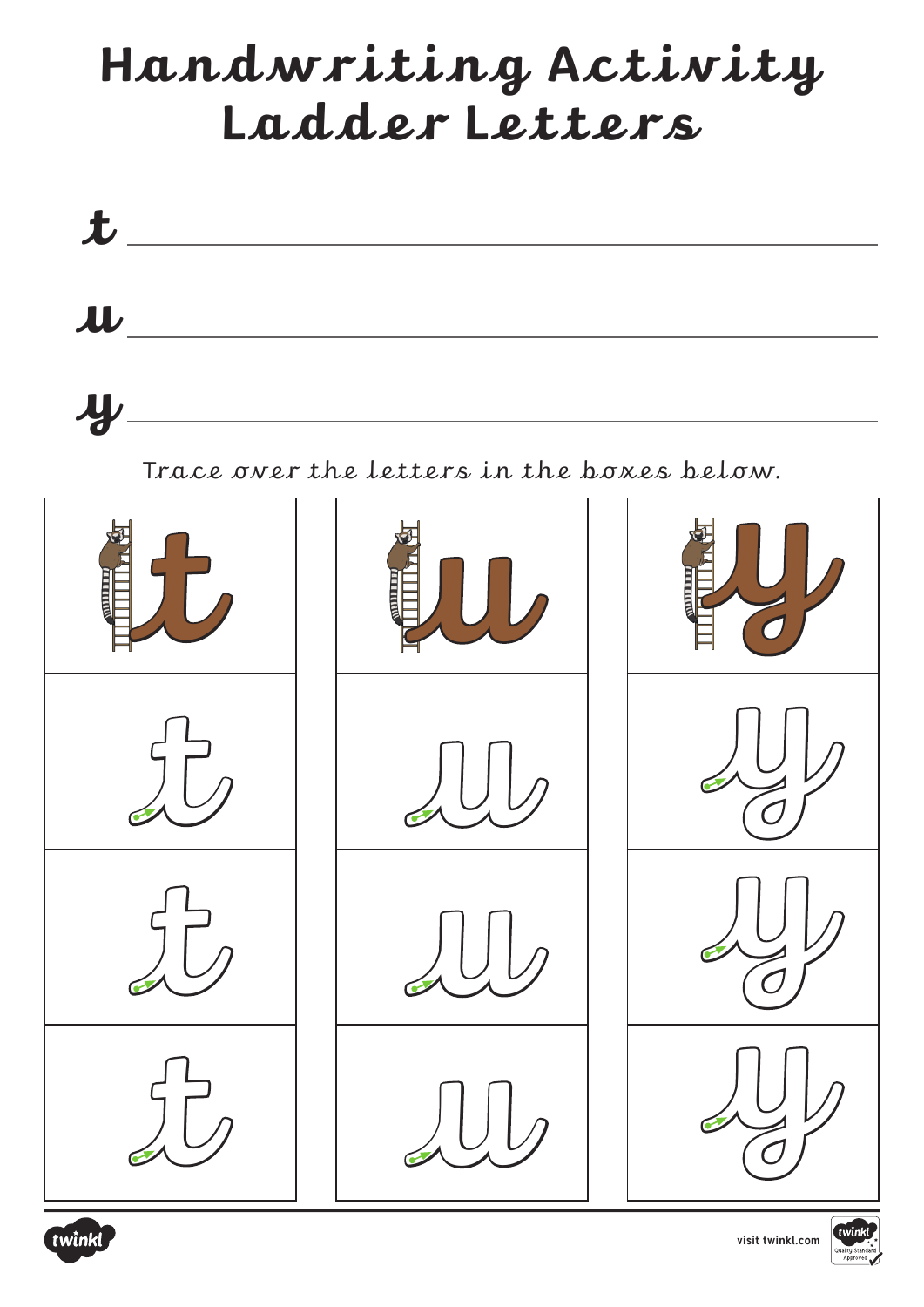# **Handwriting Activity One Armed Robot Letters**







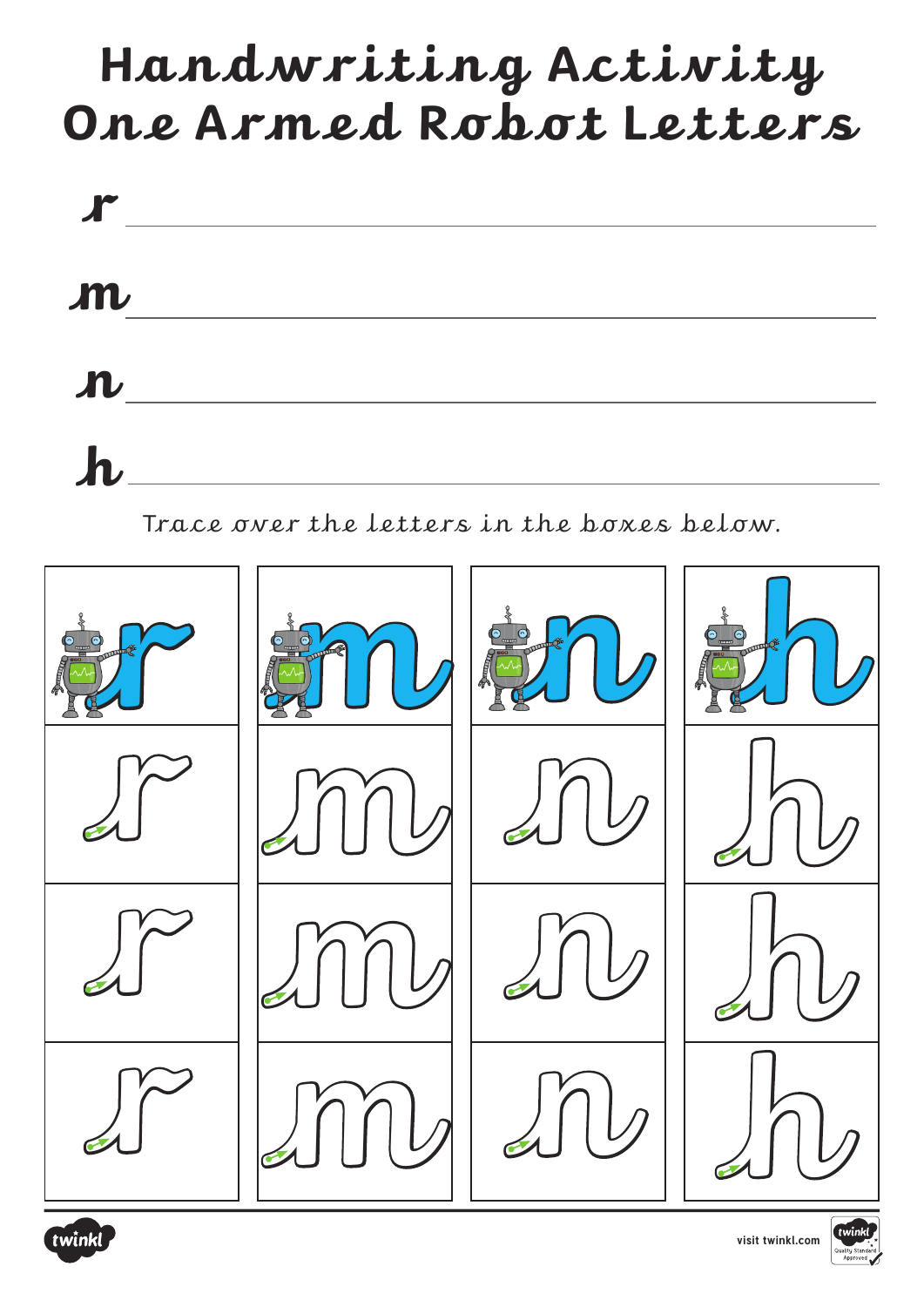# **Handwriting Activity One Armed Robot Letters**